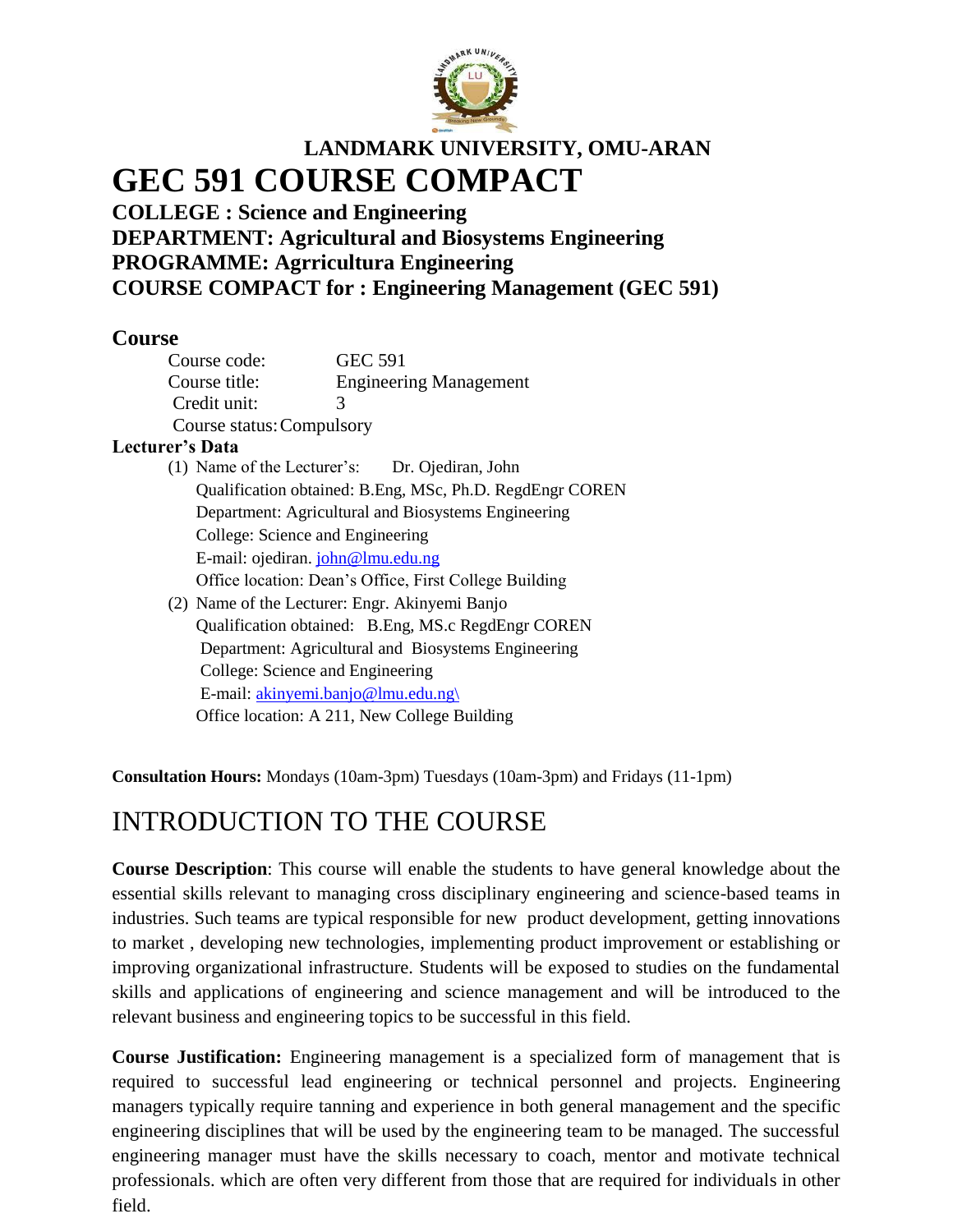**Course Objectives:** The core objective of the course is to provide the students with the tools and education that will most directly support their success. Another objective is to provide the engineering students with the foundation to help them continue lifelong learning while employed in industry. Further objectives are to teach students about managing technical, business and human performance processes in order to achieve corporate goals; to develop and learn core business fundamentals in areas including economics, negotiations, marketing and decision analysis and risk assessment; and to provide an understanding of marketing risks associated with new products, financing a new venture and legal issues associated with a new project or product. The course is designed to give students the knowledge to measure and evaluate technical, business, and human performance processes in engineering environments.

**Course Content:** Principles of Management. Industrial group and organization behavior motivation, Industrial Law, legislation on wages trademarks and patents. Law of contract and sales of goods. Liability for industrial injuries. Industrial relations. Trade Unions, employer association, wages bargaining and the role of the state.

# **Course Expectation:**

| S/N                     | <b>GRADING</b>                                                                                  | $SCORE(\%)$      |
|-------------------------|-------------------------------------------------------------------------------------------------|------------------|
| $\mathbf 1$             | • Continuous Assessments<br>C.AI<br>• C.A II (Mid-Semester Test)<br><b>C.A III</b><br>$\bullet$ | 7%<br>15%<br>18% |
| $\overline{2}$          | <b>Assignment</b>                                                                               |                  |
| 3                       | <b>Practical (Laboratory work)/ Cases Studies</b>                                               |                  |
| $\overline{\mathbf{4}}$ | <b>Final Examination</b>                                                                        | 70%              |
| 5                       | <b>Total</b>                                                                                    | 100              |

**Course Delivery Strategies:** Lecturing method complimented with visual imagesof some using power point projections

Course Duration:2 hours weekly

# **LECTURE CONTENT**

# **Module 1:**

**WEEK 1:** Introduction to management

**Objectives:** The students at the ends of the lectures for the week should be able to define what they understand by management

**Reading List:** Industrial Engineering and production Management by Martand Telsang, A publication of S.Chand and Company Ltd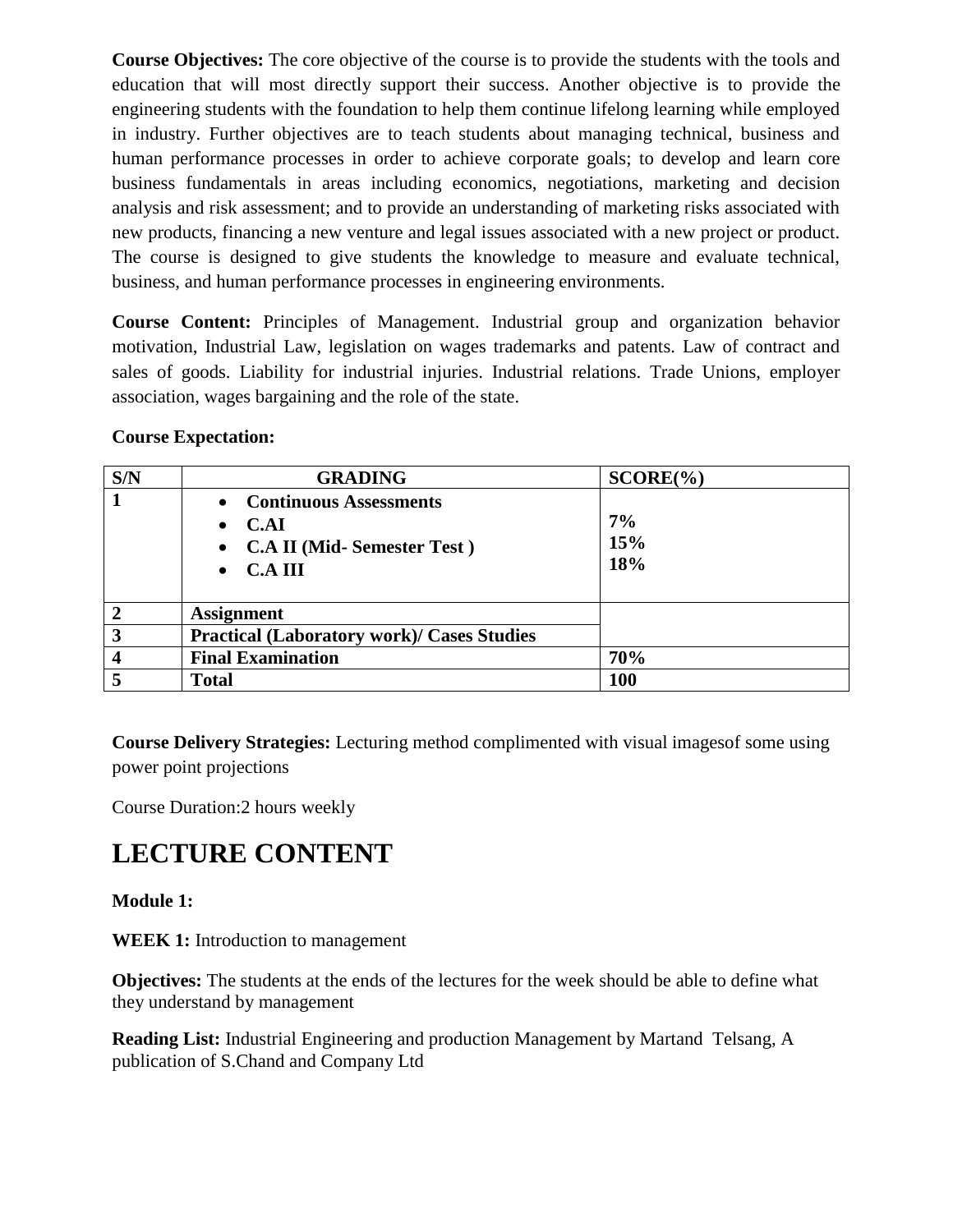### **Module 2:**

**Week 2**: Principles of Management

**Objectives:** The students at the end of the lectures for the week should be able to speak on the principles of management, elements of management

**Reading list:** Industrial Engineering and Production Management Telsang. A publication of

S.Chand and Company Ltd.

### **Module 3:**

**Week 3**: Level of management

Objectives: The students at the end of the lectures for the week should be able to differentiate between the level of management and their function.

**Reading list:** Industrial Engineering and production Management by Martand Telsang, A publication of S.Chand and Company Ltd.

### **Module 4:**

**Week 4:** Organisation Behaviour

**Objectives:** The students at the end of the lectures for the week should be able to state why Baron's definition is considered to be more elaborate.

**Reading list:** Industrial Engineering and production Management by Martand Telsang, A publication of S.Chand and Company Ltd.

# **Module 5:**

**Week 5:** Level of Organization Behaviour

**Objectives:** The students at the end of the lectures for the week should be able to state the level of organization behavior

**Reading list:** Industrial Engineering and production Management by Martand Telsang, A publication of S.Chand and Company Ltd.

#### **Module 6:**

**Week 6:** Individual level model of organization behavior

**Objectives:** The students at the end of the lectures for the week should be able to sketch the various models under this subject

**Reading list:** Industrial Engineering and production Management by Martand Telsang, A publication of S.Chand and Company Ltd.

#### **Module 7:**

#### **Week 7: MID SEMESTER EXAMINATION**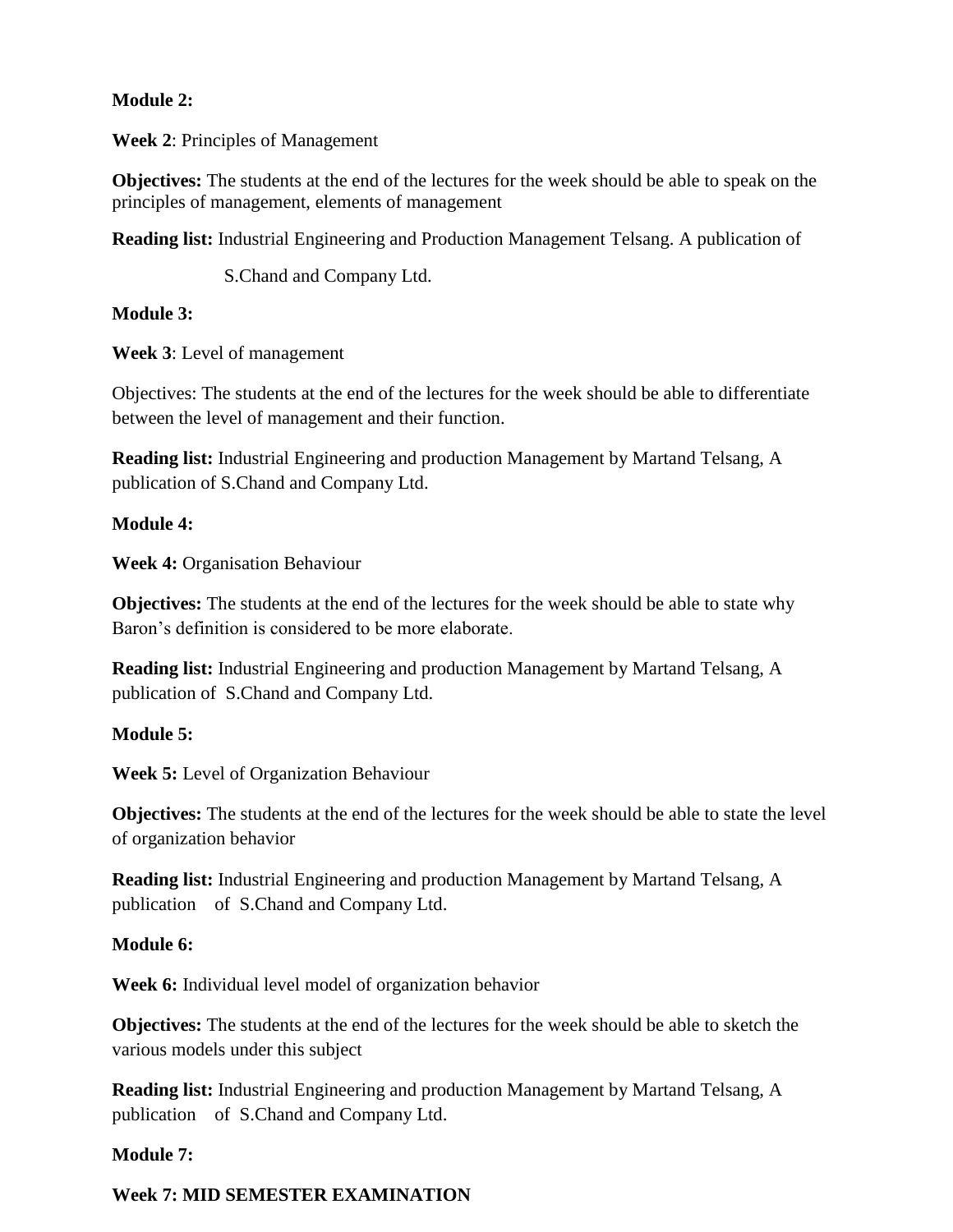### **Module 8:**

**Week 8:** Functions of management

**Objectives:** The students at the end of the lectures for the week should be able to state the functions of management how they would handle contemporary issues relating resources management

**Reading list:** Industrial Engineering and production Management by Martand Telsang, A publication of S.Chand and Company Ltd.

### **Module 9:**

**Week 9:** Motivation

**Objectives:** The students at the end of the lectures for the week should be able to state the different definitions of motivation, differentiate between termination and dismissal.

**Reading list:** Industrial Engineering and production Management by Martand Telsang, A publication of S.Chand and Company Ltd.

### **Module 10:**

**Week 10:** Legal contract

**Objectives:** The students at the end of the lectures for the week should be able to state the essential elements of contract that makes it binding

**Reading list:** Industrial Engineering and Production Management by Martand Telsang, A publication of S.Chand and Company Ltd.

# **Module 11:**

**Week 11:** Trade Union

**Objectives:** The students at the end of the lectures for the week should be able to define what they understand by a trade union, their functions and role of a healthy industrial relation to the success of an organization and economy.

**Reading list:** Industrial Engineering and production Management by Martand Telsang, A publication of S.Chand and Company Ltd.

# **Module 12:**

**Week 12:** Introduction to collective bargaining

**Objectives:** The students at the end of the lectures for the week should be able to it and state the three types of collectives bargaining.

**Reading list:** Industrial Engineering and production Management by MartandTelsang, A publication of S.Chand and Company Ltd.